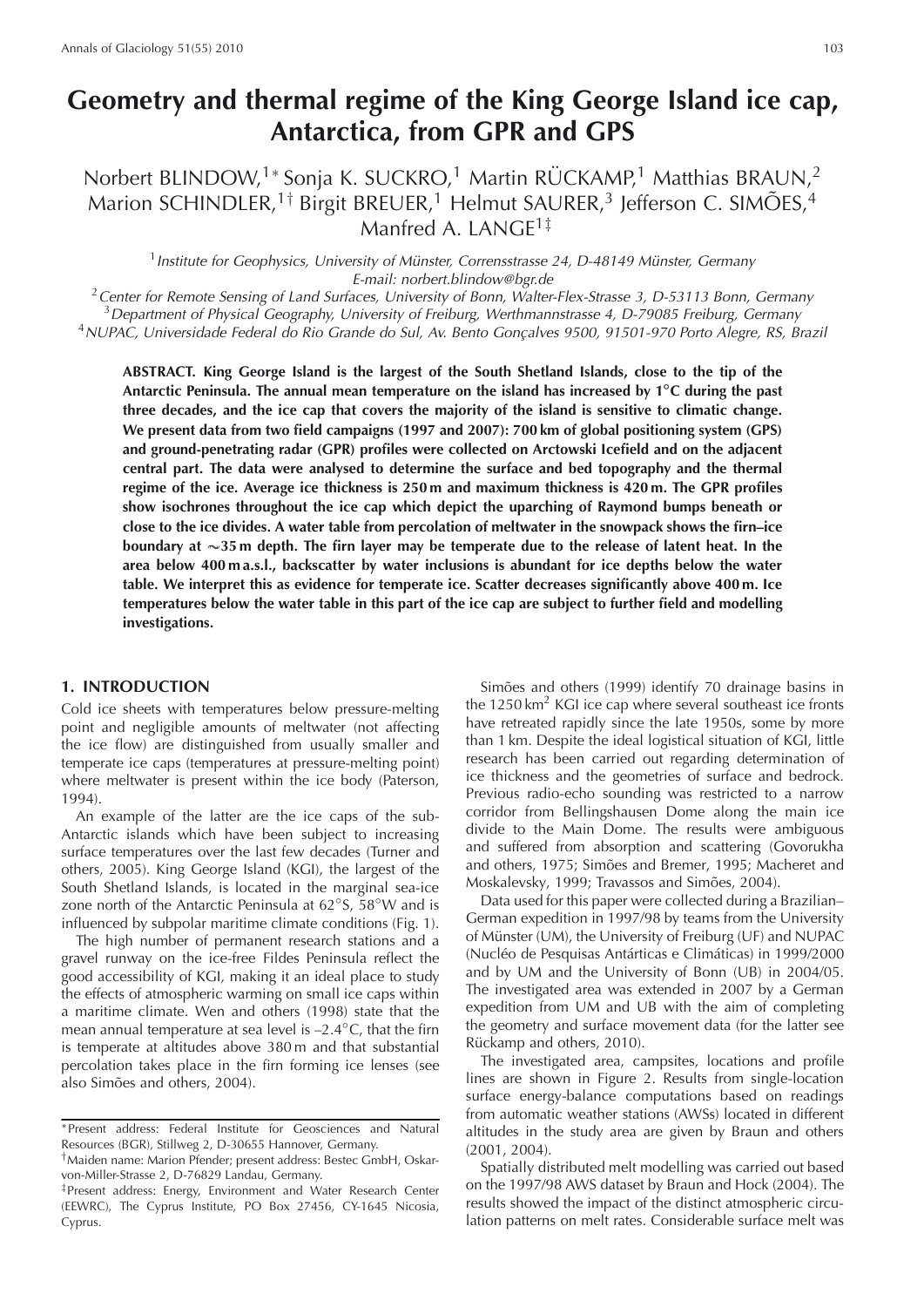

**Fig. 1.** Location of King George Island. Left: map prepared from Antarctic Digital Database (ADD) and RADARSAT Antarctic Mapping Project (RAMP) data; right: courtesy of SPOT Image 1995/2000.

observed and modelled for December January of 1997/98 and 1999/2000 up to the highest elevations of the KGI ice cap. A firn profile at about 619 m a.s.l. instrumented with thermistor strings in 1999/2000 showed a 10m firn temperature of about  $-0.3<sup>°</sup>C$ . The winter cold content of the surface snowpack, still observable in early December, was continuously filled by percolating meltwater during subsequent weeks.

Since the melt period of KGI extends into March/April, considerable meltwater percolation, even to deeper layers of the snowpack, has to be expected. This confirms the findings of a water table and the problems of water intrusion in the borehole of an earlier ice-coring attempt in 1995/96 (Simões and others, 2004) at  $62°07'$ S,  $58°37'$ W (690 m a.s.l.). Simões and others (2004) also reported a snow–ice transition



**Fig. 2.** GPR profiles, locations of camps and common midpoints (CMPs) in the 1997 and 2007 field campaigns. Background image: SPOT satellite image mosaic (courtesy of Eurimage 1995/2000).

at 35 m and a borehole temperature of  $-0.35$  to  $-0.25^{\circ}$ C at 45 m depth, still slightly below pressure-melting point.

Helicopter-borne measurements to cover the crevassed areas were planned during several seasons, but could only be accomplished in the austral summer of 2009 and cannot yet be integrated here.

We provide a summary of the results of ground-penetrating radar (GPR) and differential global positioning system (DGPS) measurements of the geometry, internal structures and thermal regime of the KGI ice cap.

# **2. INSTRUMENTS**

# **2.1. Choice of GPR centre frequency**

Temperate ice usually contains inhomogeneities such as water pockets and ducts which may cause heavy scattering of electromagnetic waves of comparable wavelengths (Rayleigh and Mie scattering). Normally this is overcome by utilizing low-frequency radars (of a few megahertz with wavelengths in ice of up to 100 m) which usually suppress scattering effects and show a distinct bedrock reflection.

Scattered energy can be focused by geophysical data processing, namely the process of migration. This technique was developed to process reflected seismic data. Lateral and vertical resolution may be increased significantly and scattering effects are compressed. Blindow and Thyssen (1986) carried out the first successful soundings of temperate ice at 30 MHz centre frequency (wavelength in ice is 6 m), with subsequent computerized migration as a processing tool.

#### **2.2. Field campaign, 1997**

The GPR equipment used was the Münster monopulse GPR system as described by Blindow (1994). A major change was applied with respect to the antenna system: it utilized a shielded broadband antenna with 50 MHz centre frequency similar to the design discussed in Eibert and others (1997).

The DGPS equipment consisted of four Magellan ProMark X-CM receivers. The same models were used for the 2004/05 measurements.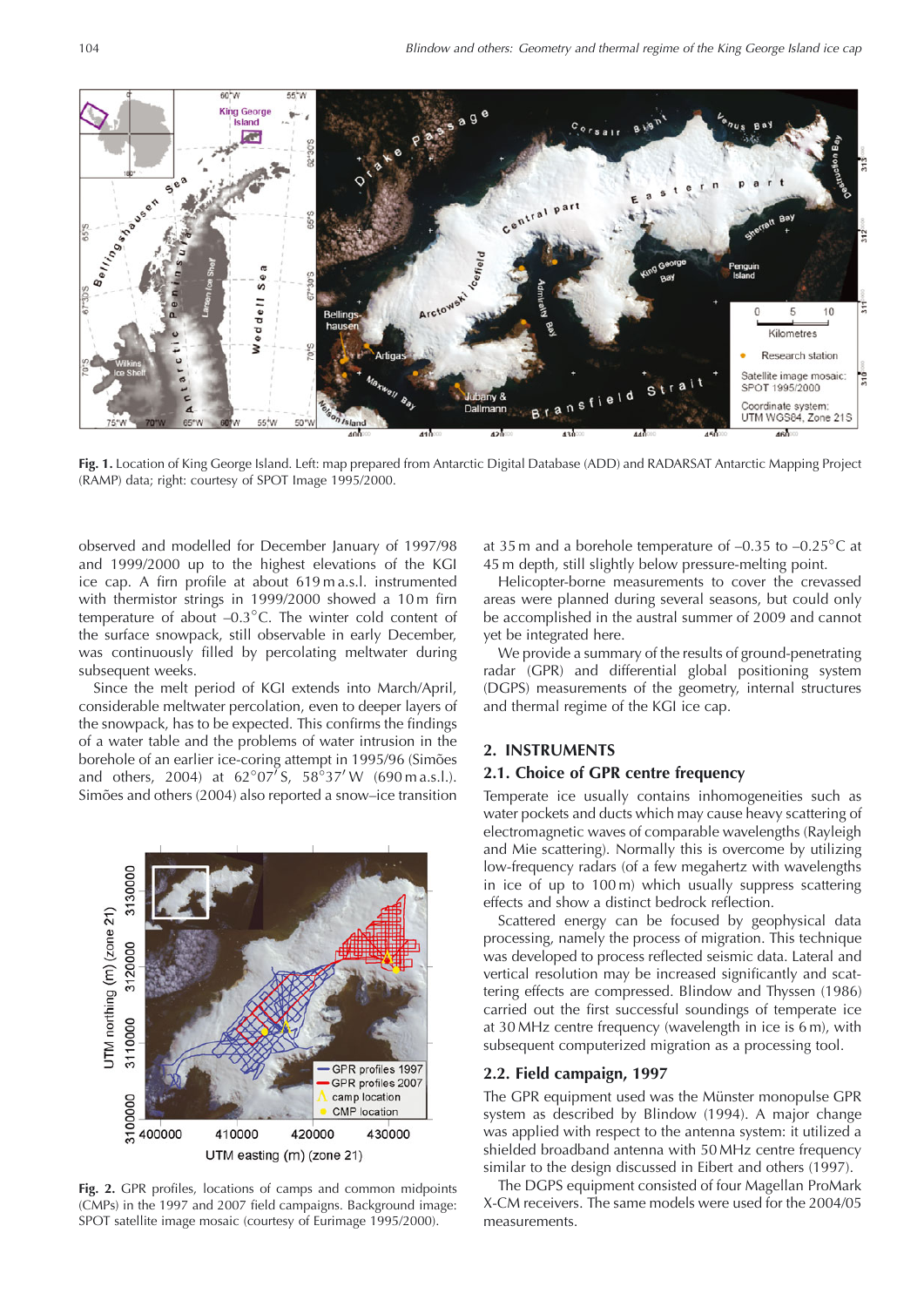

**Fig. 3.** The GPR antennae and a sledge with the GPR control unit are dragged by a snowmobile with a DGPS system.

### **2.3. Field campaign, 2007**

The GPR equipment comprised a commercial SIR-3000 console with a DA769 receiving unit of Geophysical Survey Systems Inc. (GSSI) and a 1 kV metal-oxide semiconductor field-effect transmitter (MOSFET) triggered via a fibre-optic link (constructed by the University of Münster). The antennae with a centre frequency of 25 MHz were combinations of folded broadband dipoles (Peters and Young, 1986) and resistively loaded dipoles (Wu and King, 1965).

The DGPS equipment consisted of four dual frequency receivers in two pairs of NovAtel DL4 and Trimble 4000 SSE. The set-up used in the field is shown in Figure 3.

#### **3. GPR MEASUREMENTS**

#### **3.1. CMP measurements**

In both field campaigns, common-midpoint (CMP) measurements were performed to determine the velocities of the radar signals in the subsurface. The locations of the CMPs are depicted in Figure 2; the 1997 CMP was located 607 m a.s.l. and the 2007 CMP at 620 m a.s.l. Figure 4 depicts the velocity adaption of a three-layer model to the 2007 data as determined with the ReflexW program (K.J. Sandmeier software). Hyperbola reflections are caused by the water table, isochrones and the bedrock. The 1997 data resulted in a two-layer model based on the water table and bedrock reflections.

The models are very similar, with average velocities in the firn layer of 0.194 and 0.193 m ns<sup>-1</sup>. In the two-layer model, a velocity of  $0.168 \text{ m} \text{ ns}^{-1}$  is proposed for the ice between the water table and bedrock. The three-layer model has an additional layer with  $0.175$  m ns<sup>-1</sup> between the water table and 80 m depth, until reaching  $0.168$  m ns<sup>-1</sup>. The variability of firn thickness with altitude introduces uncertainty in the estimated velocities, and we estimate the best accuracy to be  $\pm 1.7%$ .

#### **3.2. GPR profiles**

The radar data were processed in several steps (at 25 MHz centre frequency) comprising a time-zero correction corresponding to the antenna offset, a frequency domain bandpass filter from 17 to 80 MHz and a despiking filter. The direct signal was reduced to enhance the water table reflection. Time-domain migration (diffraction stack) with a single velocity was used to collapse diffraction hyperbolas and to recover the actual dip of reflectors (which is true only in the case of a two-dimensional (2-D) geometry or point diffractors). Finally, to account for dielectric losses in the temperate ice, a gain of  $0.08$  dB m<sup>-1</sup> was applied.

A typical example of the processed radar data obtained near the ice divide can be seen in Figure 5. For easier interpretation, the profile is vertically exaggerated and topographically corrected. A strong reflection marks the water table at an average depth of 35 m, which indicates the firn–ice boundary. Layering inside the ice is visible by isochrones, which are arching up near the ice divide. These arches are patterns of ice dynamics called Raymond bumps (Raymond, 1983). The irregular reflections at the bottom of the radargram are caused by the ice–bedrock interface.

#### **3.3. Thermal regime from interpretation of GPR data**

The spatial distribution of internal features was studied in detail using the 1997/98 dataset. The results can also be extrapolated and verified in other parts of the KGI ice cap. Water inclusions are seen in the radargrams as small



**Fig. 4.** CMP analysis: velocity–depth model and processed data.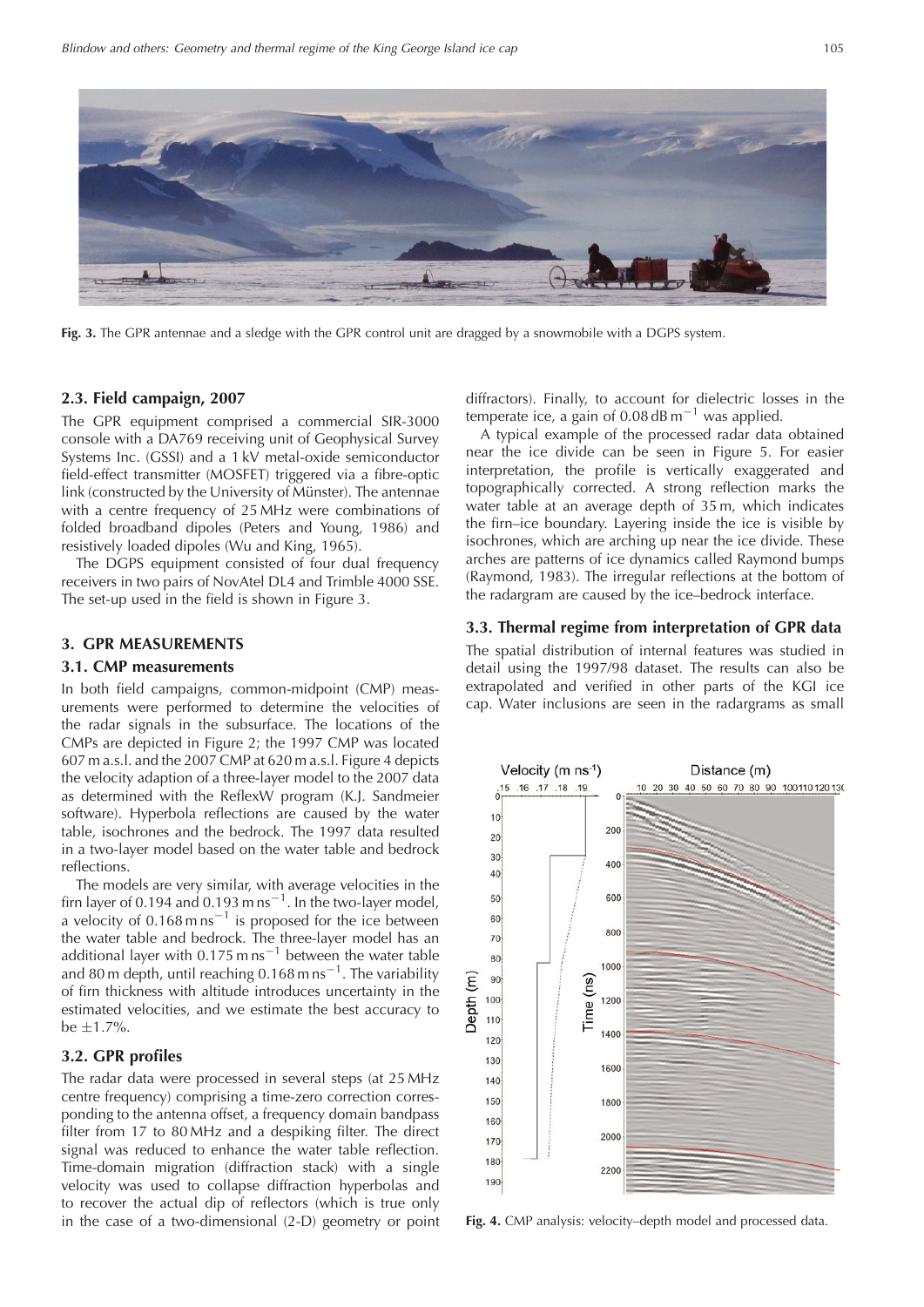

**Fig. 5.** Typical radargram near the ice divide showing a water table at 600–650 m a.s.l., bedrock in red at 300–500 m a.s.l. and uparching of isochrones starting at 550 m a.s.l. (right-hand side).

hyperbolic diffraction features. Some single-point diffractors, possibly caused by water-filled ducts or voids, and a strong reflection of the water table are present almost throughout the ice cap. Diffraction features are abundant in areas of surface elevation below 400 m a.s.l. but are scarce or absent in areas above that. We used the abundance of diffractions (high backscatter) as an indication for temperate ice caused

by liquid water content. This method of discriminating cold and temperate ice in alpine glaciers was also used by Eisen and others (2009).

It is noted that radar backscatter vanishes on the few profiles below the equilibrium line (at 160 m a.s.l. in 1991/92) which are cold according to Wen and others (1998).



**Fig. 6.** Ice thickness in the surveyed area on KGI.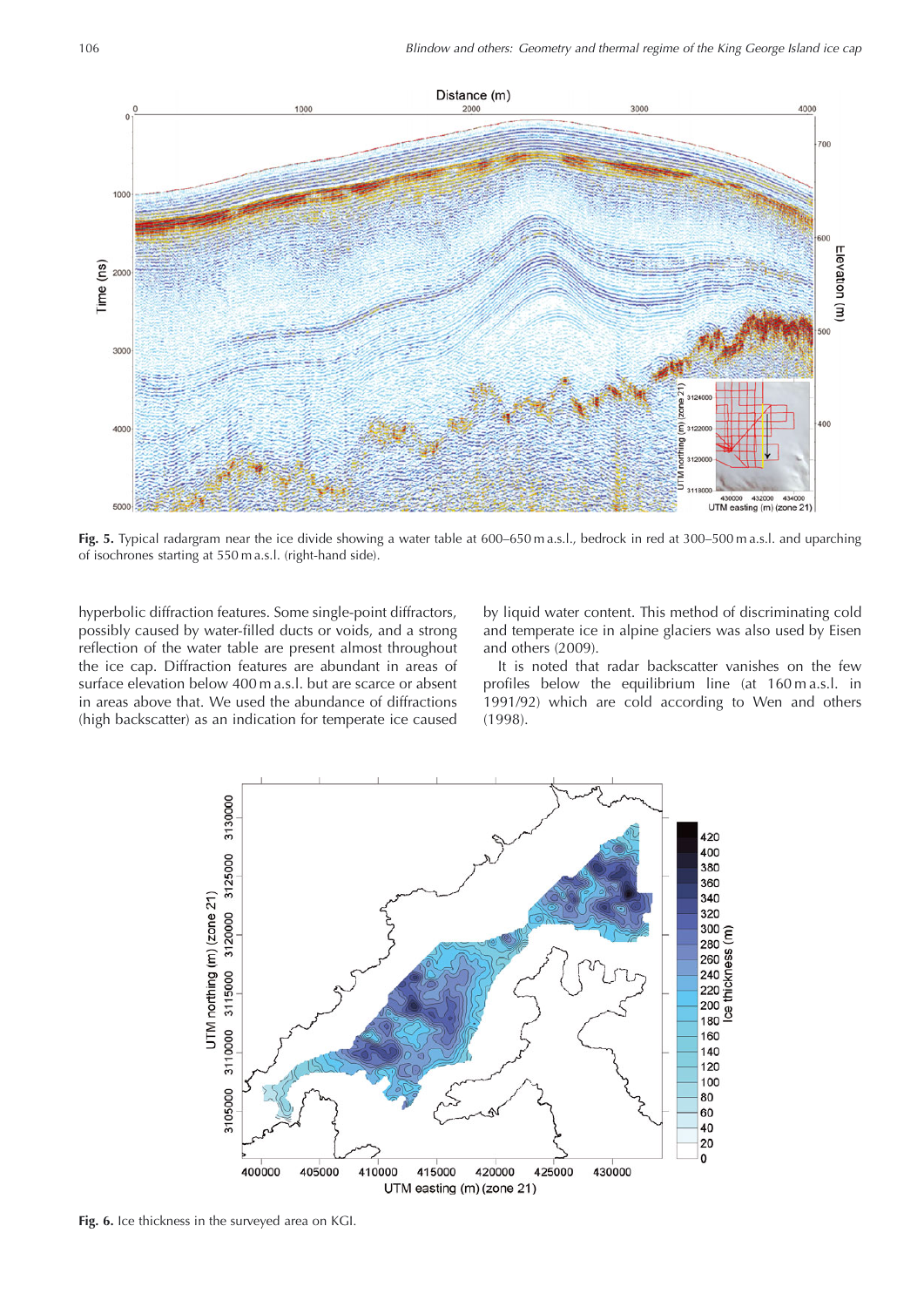

**Fig. 7.** Surface and bedrock topography of the western part of KGI.

# **4. TOPOGRAPHICAL RESULTS**

Surface and bedrock topographies were generated by merging the datasets. The coastline was added with values of 0 m for the surface elevation, and ice-thickness and bedrock elevation data were also combined.

The accuracy of surface topography is estimated from the GPS accuracies. The vertical accuracy of singlefrequency DGPS in kinematic mode is 1.6 m and a few centimetres in static mode. The vertical accuracy of dualfrequency systems is usually in the centimetre range. Due to vertical displacements of the base station and other effects, we estimate a vertical error of 0.2 m for kinematic measurements. Ice-thickness accuracy varies from about 2 m in areas with a smooth bed to about 10 m in areas with a rough or undulating bed.

These topography data were gridded with Surfer (Golden Software, Inc.), using the kriging algorithm on a 500 m grid. To include the area between the outer profiles and the coast, the radius for kriging was set to 10 km. To smooth the contours, two nodes were inserted between the lines by the spline smooth function.

#### **4.1. Ice thickness map**

Figure 6 shows the ice thickness in the surveyed area without the interpolated margins. The mean ice thickness along the profiles is 250 m, with a maximum of 422 m in the eastern part of the central ice cap. Some southeast–northwest areas of thick ice indicate the main drainage valleys of the ice cap. This can also be seen in the bedrock topography as described in section 4.2.

# **4.2. Surface and bedrock topography**

Three-dimensional (3-D) models of the surface and bedrock topography are depicted in Figure 7. These were generated as described previously, including the interpolated margin between the GPR profiles and the coastline. The surface of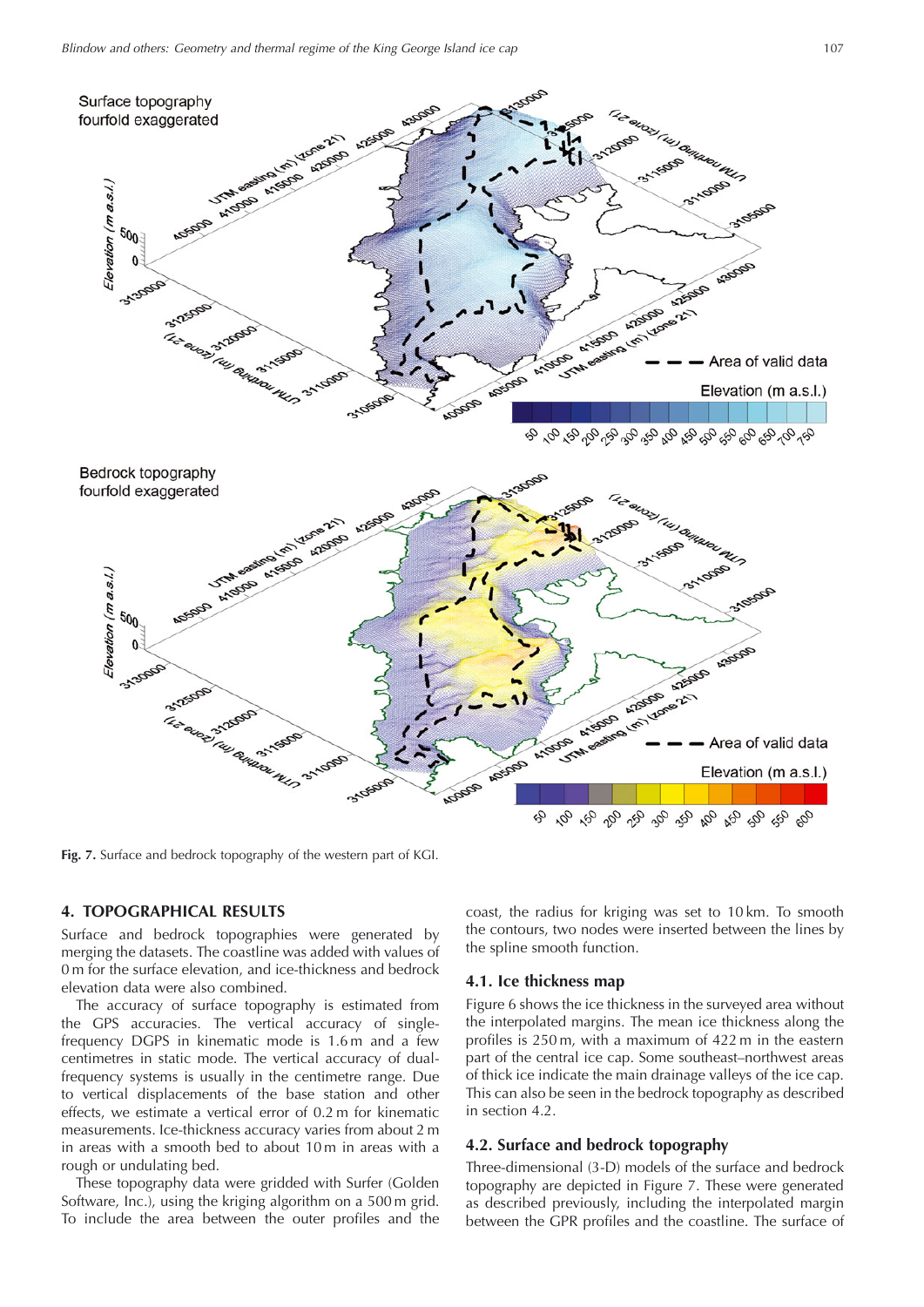the ice cap rises slowly from the northwest coast to the ice divide, while the southeast slope is much steeper. Two main domes dominate Arctowski Icefield, while the highest dome (706 m a.s.l.) lies in the central part.

The bedrock topography exhibits the same difference in slope as can be seen in the surface topography, with a steep slope to Admiralty Bay. Steep valleys are carved into the bedrock in the centre of Arctowski Icefield and the central part in the northwest direction, as can be inferred from the ice thickness (Fig. 6). The bedrock topography shows a high variability, directly visible in the ice-free regions of the island with high blocks and volcanic deposits.

The currently compiled bedrock topography reflects the general situation described by Birkenmajer (1997). The geology is roughly divided into an elevated unit called Barton Horst and a lower area named Fildes Block. The area surveyed in 1997 comprises parts of both units, while the area surveyed in 2007 is that of Barton Horst. There is no evidence of the geological features proposed by Birkenmajer (1997) (e.g. thrusts and faults) from the bedrock topography data, but these could be smoothed by the ice–bedrock interaction.

# **5. CONCLUSIONS AND OUTLOOK**

The main domes and uncrevassed ice fields of KGI have been thoroughly surveyed by DGPS and GPR, resulting in a detailed surface and bed geometry. The high-frequency GPR data were migrated, and scattering features were interpreted to determine the thermal regime of the ice cap.

Prominent glaciological features visible in the GPR data are isochrones, most likely to be the result of volcanic ash. These indicate Raymond bumps in the vicinity of and below ice divides. Percolation of meltwater takes place all over the accumulation area. A water table has therefore developed over the ice cap, marking the transition of firn to ice at an average depth of 35 m in the higher parts. The presence of water is indicated by abundant internal radar diffraction signatures in the lower parts of the investigated area. These observations lead to the conclusion that the ice cap of KGI is temperate, at least in areas with surface elevations below 400 m. According to radar backscatter interpretation, a cold core could still exist below the higher parts of the island.

Surface topography, thermal regime and ice flow of the ice cap may change during the next few decades. The dataset presented in this paper will provide a reference for future monitoring of the effects of climate change on the ice cap. The ice temperatures affect the flow regime of the ice cap considerably. The thermal conditions must be taken into account for 3-D diagnostic and prognostic full-Stokes numerical ice-flow modelling (see Rückamp and others, 2010).

### **ACKNOWLEDGEMENTS**

We gratefully acknowledge financial support from the German Research Foundation (DFG) for the field campaigns of 1997 (DFG contract SA694-1/1), 2004/05 (DFG contracts BR2105/4-1/2/3) and 2007–09 (DFG contracts BL307-1/2) and respective evaluation periods. The 1997 fieldwork was funded by the Brazilian National Council for Scientific and Technological Development (CNPq) under project No. 480728/968. We also appreciate the logistic support provided by the Alfred Wegener Institute for Marine and

Polar Research (AWI), Germany, the Brazilian Navy, Instituto Antártico Argentino (IAA), Instituto Antártico Chileno (INACH) and Instituto Antartico Uruguayo (IAU). Special ´ thanks are due to A. Lluberas (IAU) and the crews of Artigas and Bellingshausen stations. We also thank two anonymous reviewers for valuable comments.

#### **REFERENCES**

- Birkenmajer, K. 1997. Geology of the northern coast of King George Island, South Shetland Islands (West Antarctica). Studia Geol. Polon., **110**, 7–26.
- Blindow, N. 1994. The central part of the Filchner–Ronne Ice Shelf, Antarctica: internal structures revealed by 40 MHz monopulse RES. Ann. Glaciol., **20**, 365–371.
- Blindow, N. and F. Thyssen. 1986. Ice thickness and inner structure of the Vernagtferner (Otztal Alps): results of electromagnetic reflection measurements. Z. Gletscherkd. Glazialgeol., **22**(1), 43–60.
- Braun, M. and R. Hock. 2004. Spatially distributed surface energy balance and ablation modelling on the ice cap of King George Island (Antarctica). Global Planet. Change, **42**, 45–58.
- Braun, M., H. Saurer, S. Vogt, J.C. Simões and H. Gossmann. 2001. The influence of large-scale atmospheric circulation on surface energy balance of the King George Island ice cap. Int. J. Climatol., **21**(1), 21–36.
- Braun, M., H. Saurer and H. Gossmann. 2004. Climate, energy fluxes and ablation rates on the ice cap of King George Island. Pesqui. Antárt. Brasil., 4, 87-103.
- Eibert, T.F., V. Hansen and N. Blindow. 1997. Full-wave 3D-modeling of ground-penetrating radars by a finite element/boundary-element hybrid technique. In Stein, T.I., ed. IGARSS '97, 17th International Geoscience and Remote Sensing Symposium, 3–8 August, Singapore. Proceedings, Vol. 1. Piscataway, NJ, Institute of Electrical and Electronics Engineers, 227–229.
- Eisen, O., A. Bauder, M. Lüthi, P. Riesen and M. Funk. 2009. Deducing the thermal structure in the tongue of Gornergletscher, Switzerland, from radar surveys and borehole measurements. Ann. Glaciol., **50**(51), 63–70.
- Govorukha, L.S., V.I. Chudakov and A.V. Shalygin. 1975. Radar ice sounding on King George (Waterloo) Island. Sov. Antarct. Exped. Inf. Bull., **8**(11), 588–590.
- Macheret, Yu.Ya. and M.Yu. Moskalevsky. 1999. Study of Lange Glacier on King George Island, Antarctica. Ann. Glaciol., **29**, 202–206.
- Paterson, W.S.B. 1994. The physics of glaciers. Third edition. Oxford, etc., Elsevier.
- Peters, L., Jr. and J.D. Young. 1986. Applications of subsurface transient radar. In Miller, E.K., ed. Time-domain measurements in electromagnetics. New York, Van Nostrand Reinhold, 296–351.
- Raymond, C.F. 1983. Deformation in the vicinity of ice divides. J. Glaciol., **29**(103), 357–373.
- Rückamp, M., N. Blindow, S. Suckro, M. Braun and A. Humbert. 2010. Dynamics of the ice cap on King George Island, Antarctica: field measurements and numerical simulations. Ann. Glaciol., **51**(55), (see paper in this issue).
- Simões, J.C. and U.F. Bremer. 1995. Investigation of King George Island ice cover using ERS-1 SAR and SPOT imagery. Rev. SELPER, **11**(1–2), 56–60.
- Simões, J.C., U.F. Bremer, F.E. Aquino and F.A. Ferron. 1999. Morphology and variations of glacial drainage basins in the King George Island ice field, Antarctica. Ann. Glaciol., **29**, 220–224.
- Simões, J.C. and 6 others. 2004. Ice core study from the King George Island, South Shetlands, Antarctica. Pesqui. Antárt. Brasil., 4,  $9 - 23$